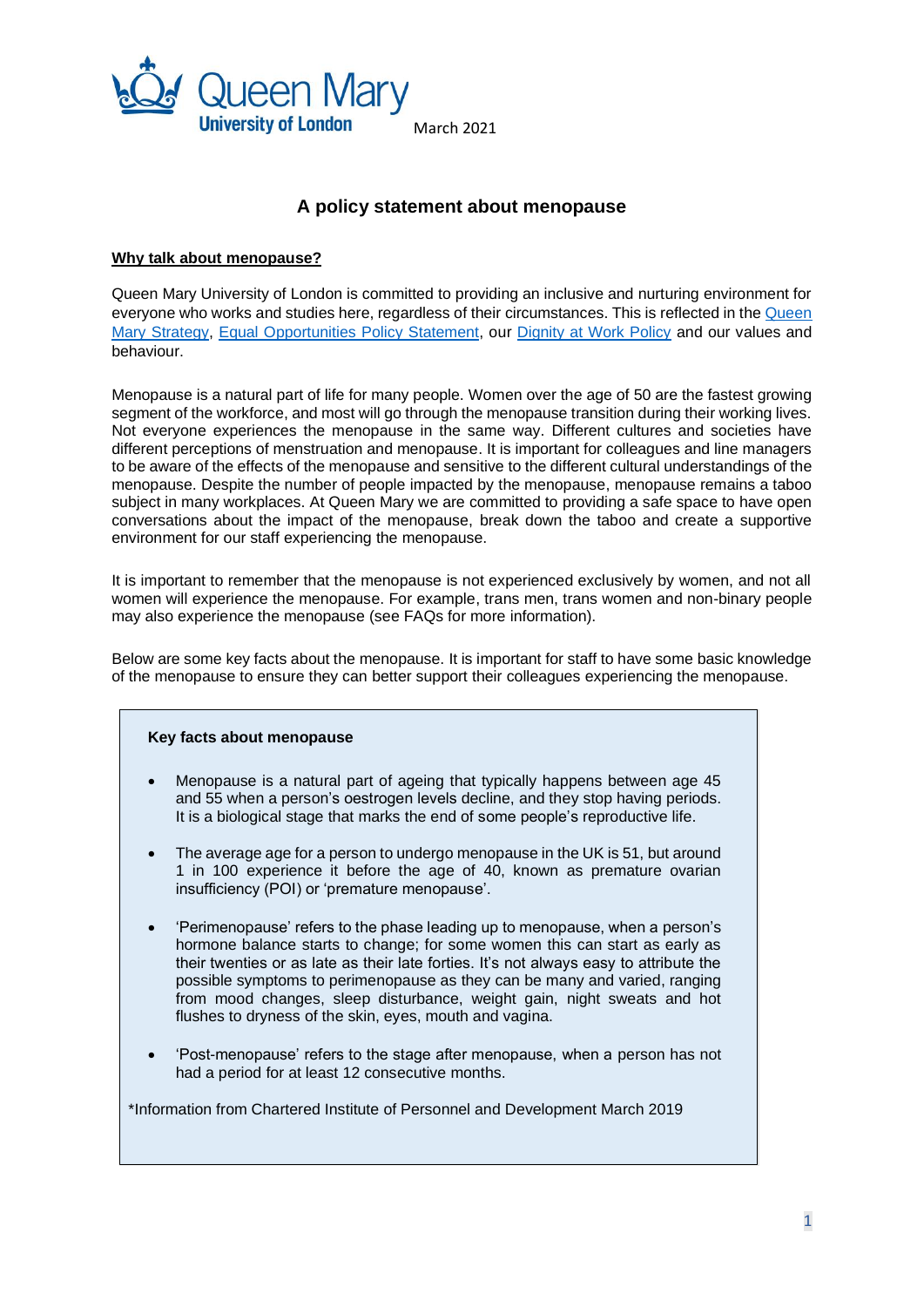

March 2021

People undergoing menopause may experience a combination of different symptoms and their severity will vary dramatically from one person to the next. By providing the right support to everyone affected, we can improve their working life.

# **Why is menopause a workplace issue?**

Some people go through menopause with little impact on their daily life. However, others experience symptoms that can last for several years and have a negative impact on their performance and attendance at work. A bad night's sleep can affect concentration, for example, while heavy periods or hot flushes can be physically distressing and sometimes embarrassing. The psychological effects can also have an impact on an individual's relationships at work. For some, the symptoms are so severe that the employee is forced to leave their job altogether.

It is possible to experience a wide range of physical, psychological and emotional symptoms associated with menopause that can last for several years. Most people going through the menopause do experience some symptoms, although everyone is different, and symptoms can be fluctuating and be felt to varying degrees. Although on average symptoms last for around four years from a person's last period, around one in ten experience them for up to 12 years.

#### **Typical symptoms of menopause include:**

- A person may experience changes to their mental health as a symptom of the menopause such as mood disturbances, anxiety and/or depression, memory loss, panic attacks, loss of confidence and reduced concentration
- Hot flushes brief and sudden surges of heat usually felt in the face, neck and chest
- Sleep disturbance that can make people feel tired and irritable
- Night sweats hot flushes that happen during the night
- Irregular periods and/or periods can become light or heavy
- Muscle and joint stiffness, aches and pains
- Recurrent urinary tract infections (UTIs) including cystitis
- Headaches
- Weight gain
- Palpitations heartbeats that become more noticeable
- Skin changes (dryness, acne, general itchiness)

# **Guidelines for Line Managers**

We encourage line managers to be open to having conversations with staff about how menopause is affecting their work. Line managers should listen actively and carefully to what their member of staff is telling them and show empathy and understanding. Make the individual aware that the conversation is confidential. Discuss the supportive strategies listed below and consider together whether any of those may be of assistance.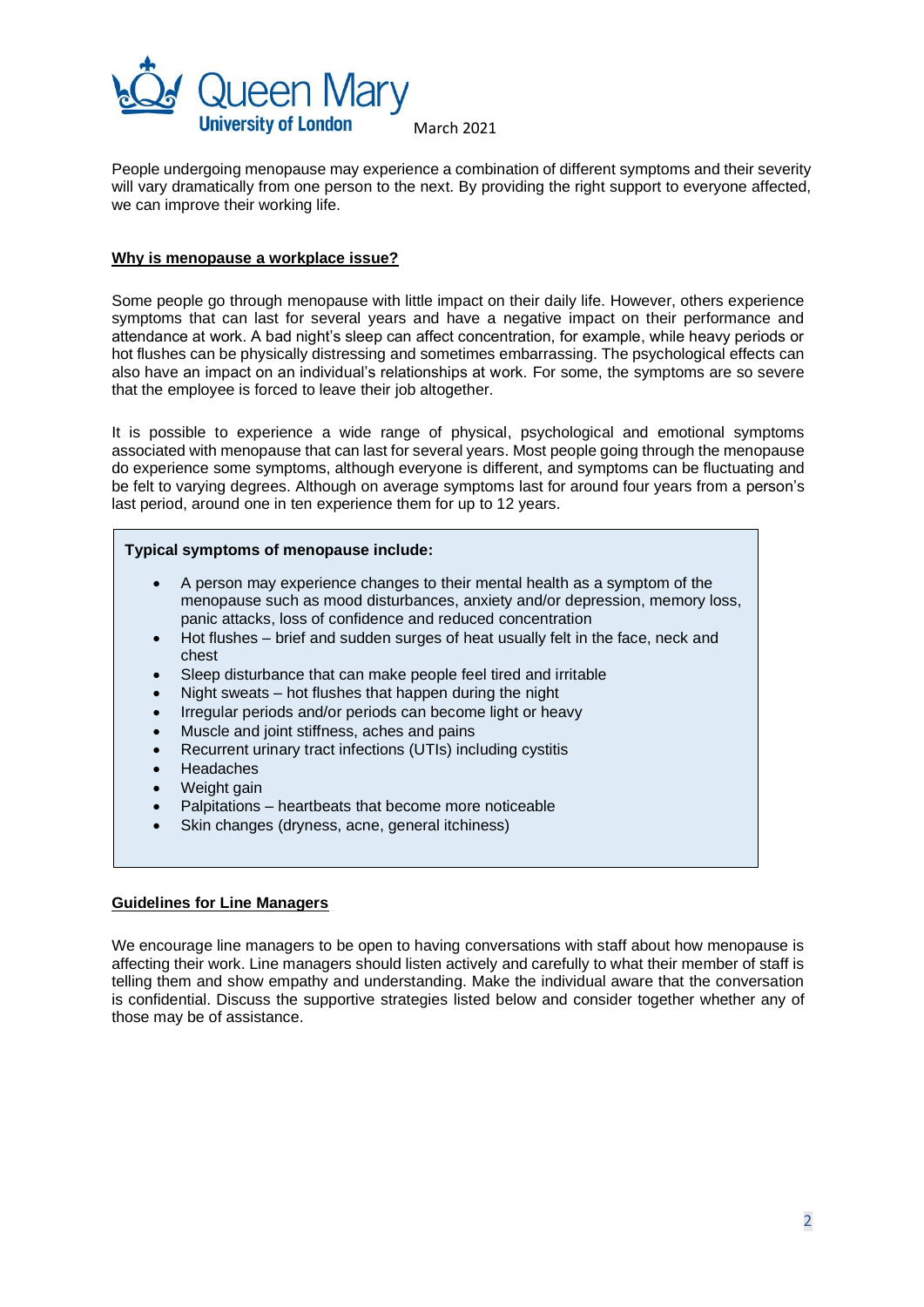

March 2021

#### **Examples of supportive strategies:**

- Consider offering a flexible working arrangement, for example a later start and finish time for an agreed period of time.\*
- Consider allowing someone to work from home on an ad hoc basis if they're experiencing disturbed sleep or if they have very heavy bleeding.
- Look at ways to cool the working environment, for example provide a fan, move a desk close to a window or adjust the air conditioning.
- Encourage employees to discuss concerns at one-to-one meetings with you and/or HR Adviser / Occupational Health.
- Discuss with the HR Adviser / Occupational Health team whether a stress risk assessment would be beneficial.
- Discuss possible adjustments to tasks and duties that are proving a challenge.
- Signpost to the employee assistance programme or counselling services.
- Identify a supportive colleague to talk to away from the office or work area, such as a well-being champion.
- Have some quiet time or undertake relaxation or mindfulness activities.
- Have agreed protected time to catch up with work.
- Consult HR Adviser if the individual is experiencing significant difficulties related to physical or emotional symptoms.

\* Flexible working arrangements will be considered in line with the provision of the Queen Mary Flexible Working Policy and organisational needs. [http://hr.qmul.ac.uk/procedures/leave/flex\\_work/](http://hr.qmul.ac.uk/procedures/leave/flex_work/)

# **Useful resources**

# **Queen Mary:**

- Who's Who in HR<http://hr.qmul.ac.uk/contact/whoswho/>
- Occupational Health <http://hr.qmul.ac.uk/about-us/>
- Employee Assistance Programme <http://hr.qmul.ac.uk/wellbeing/mental-wellbeing/>

# **Further information:**

- Healthtalk.org has a large resource on working and menopause. <http://www.healthtalk.org/peoples-experiences/later-life/menopause/work-and-menopause>
- NHS guidance on menopause [www.nhs.uk/conditions/menopause/](http://www.nhs.uk/conditions/menopause/)
- Women's Health Concern (patient arm of the British Menopause Society) [www.womens-health-concern.org](http://www.womens-health-concern.org/)
- Support for premature menopause [www.daisynetwork.org.uk](http://www.daisynetwork.org.uk/)
- Henpicked, Menopause in the Workplace [https://menopauseintheworkplace.co.uk](https://menopauseintheworkplace.co.uk/)
- Menopause Café 'gather to eat cake, drink tea and discuss menopause' –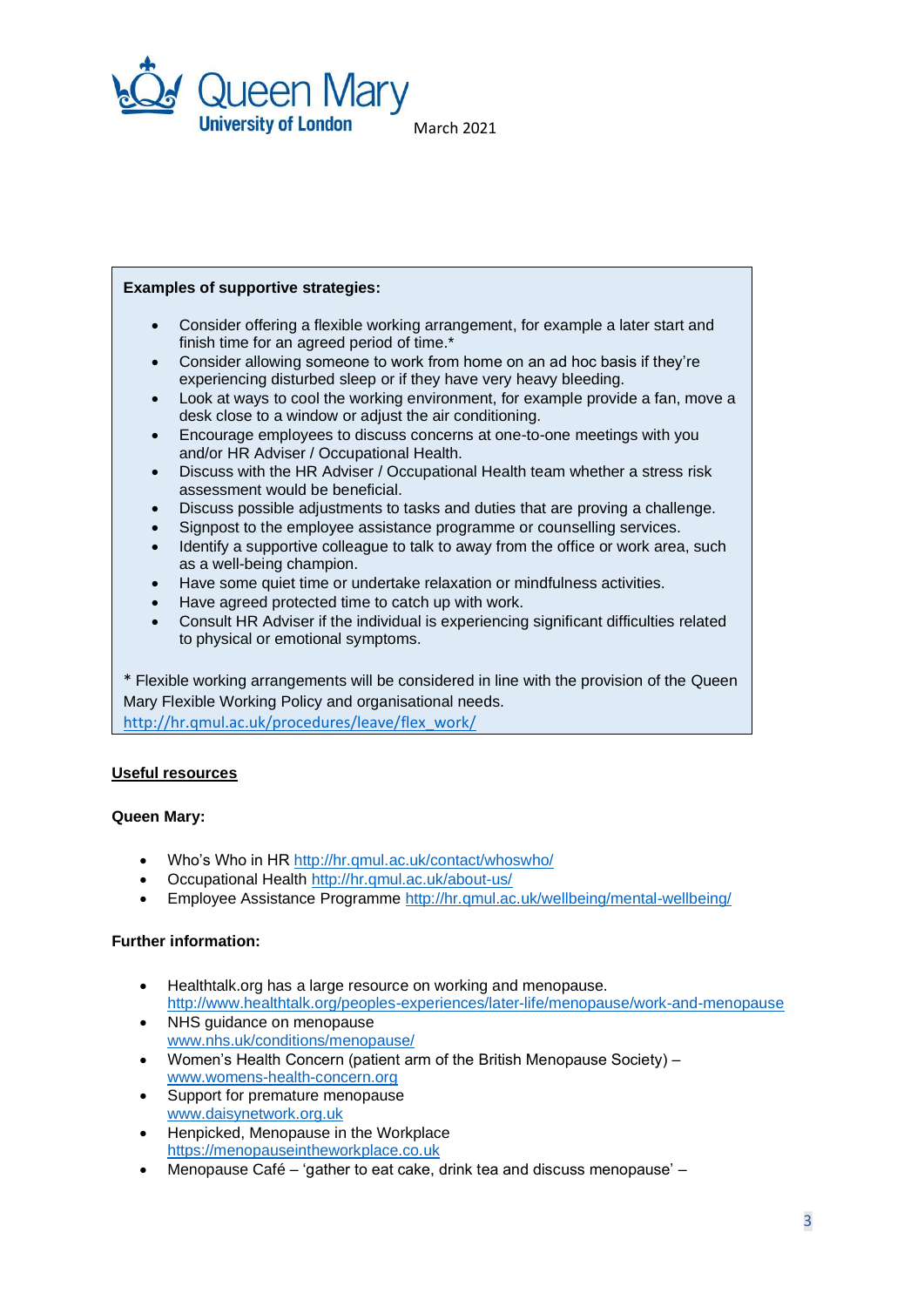

March 2021

[www.menopausecafe.net](http://www.menopausecafe.net/)

- The Menopause Exchange [www.menopause-exchange.co.uk](http://www.menopause-exchange.co.uk/)
- Menopause Matters [www.menopausematters.co.uk](http://www.menopausematters.co.uk/)
- Gendered Intelligence http://genderedintelligence.co.uk/

# **Frequently Asked Questions**

# **Section A: I am a member of staff who is experiencing the menopause transition.**

**Q1** – I am experiencing unpleasant symptoms and this is affecting my work performance. What should I do?

A - In the first instance, you should approach your line manager. (You can choose to speak to your HR Adviser prior to informing your line manager, but where possible, the line manager should be approached first). Together you can agree on some reasonable adjustments and possibly a referral to HR and/ or Occupational Health.

**Q2** – Can you give me some examples of reasonable adjustments that I might expect?

A – [Reasonable adjustments](http://hr.qmul.ac.uk/equality/protected-characteristics/disability/reasonable-adjustments-/) could involve offering a flexible working arrangement, for example a later start and finish time; allowing someone to work from home on an ad hoc basis if they're experiencing disturbed sleep or if they have very heavy bleeding; more examples can be found on page 2 of this document.

**Q3** - I don't want my colleagues to know what I am going through. Can Queen Mary guarantee confidentiality?

A – Queen Mary is committed to maintaining confidentiality and not disclosing any information without your consent. GDPR treats health information as sensitive data.

**Q4** - Am I entitled to any time off due to my symptoms?

A – If symptoms are severe enough to cause discomfort or distress, we recommend you speak with your Line Manager and / or HR Adviser to discuss your particular situation. Further information can be found in the Queen Mary Attendance Policy and Procedure <http://hr.qmul.ac.uk/procedures/sick/>.

# **Section B: I am a manager with a member of staff who is experiencing the menopause transition**

**Q1** – A member of staff is experiencing unpleasant symptoms and this is affecting their work performance. What should I do?

A – Find a private space to discuss what your member of staff is experiencing. Together try to agree on some reasonable adjustments that would suit their particular circumstances. If their symptoms are severe, refer them on to their HR Adviser who can facilitate an appointment with Occupational Health.

**Q2** – A member of staff is requesting time off for sick leave. Can I grant this?